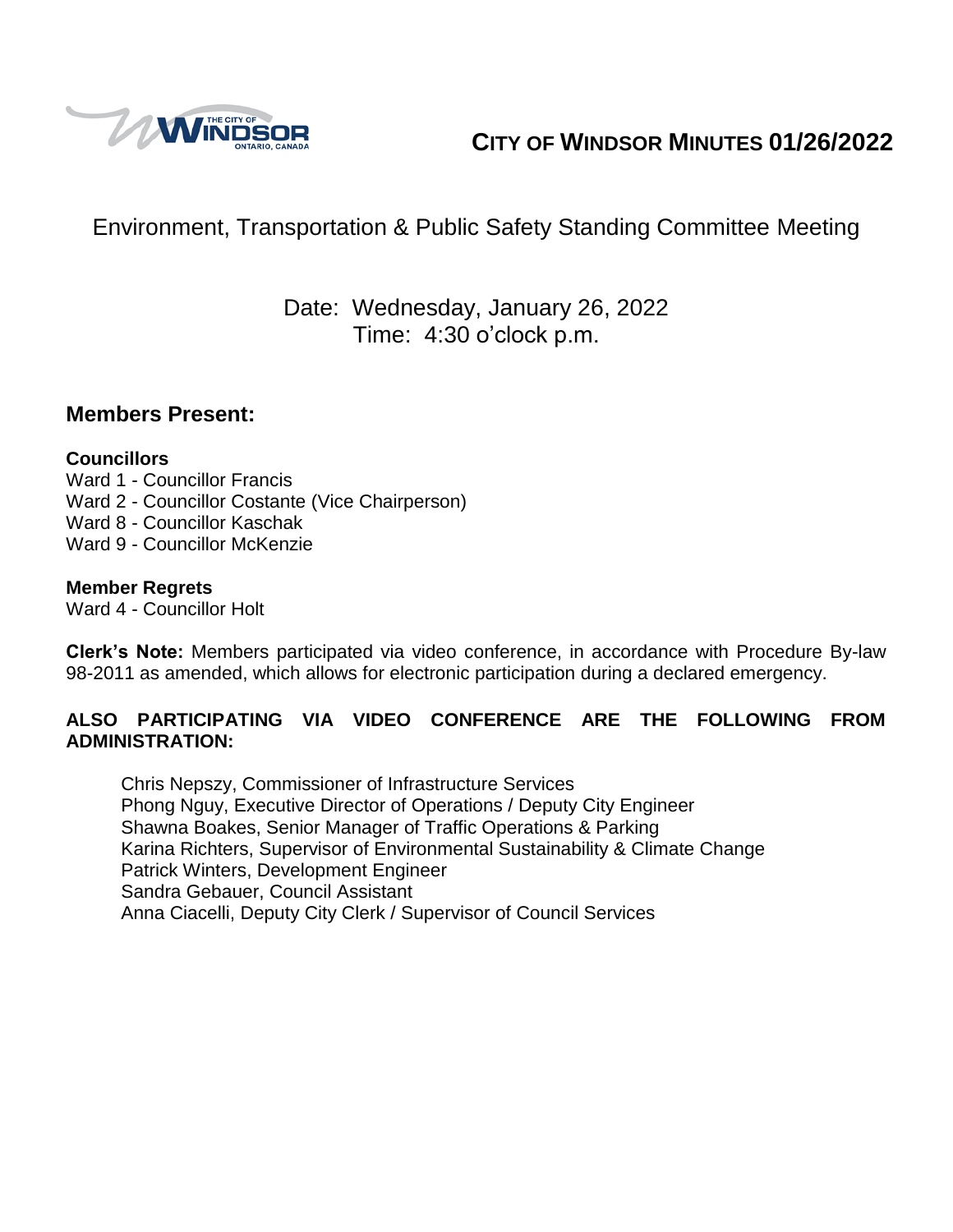# **Minutes Environment, Transportation & Public Safety Standing Committee Wednesday, January 26, 2022** Page 2 of 5

## **1. CALL TO ORDER**

The Chairperson calls the meeting of the Environment, Transportation & Public Safety Standing Committee to order at 4:31 o'clock p.m.

## **2. DISCLOSURE OF PECUNIARY INTEREST AND THE GENERAL NATURE THEREOF**

None disclosed.

## **3. ADOPTION OF THE MINUTES OF THE ETPS STANDING COMMITTEE**

## **3.1. Adoption of the Environment, Transportation & Public Safety Standing Committee minutes of its meeting held November 24, 2021**

Moved by: Councillor Francis Seconded by: Councillor Kaschak

THAT the minutes of the Environment, Transportation & Public Safety Standing Committee meeting held November 24, 2021 **BE ADOPTED** as presented. Carried.

Report Number: SCM 375/2021

## **4. REQUEST FOR DEFERRALS, REFERRALS OR WITHDRAWALS**

None requested.

## **5. COMMUNICATIONS**

None presented.

## **6. PRESENTATIONS AND DELEGATIONS**

See Item 8.1.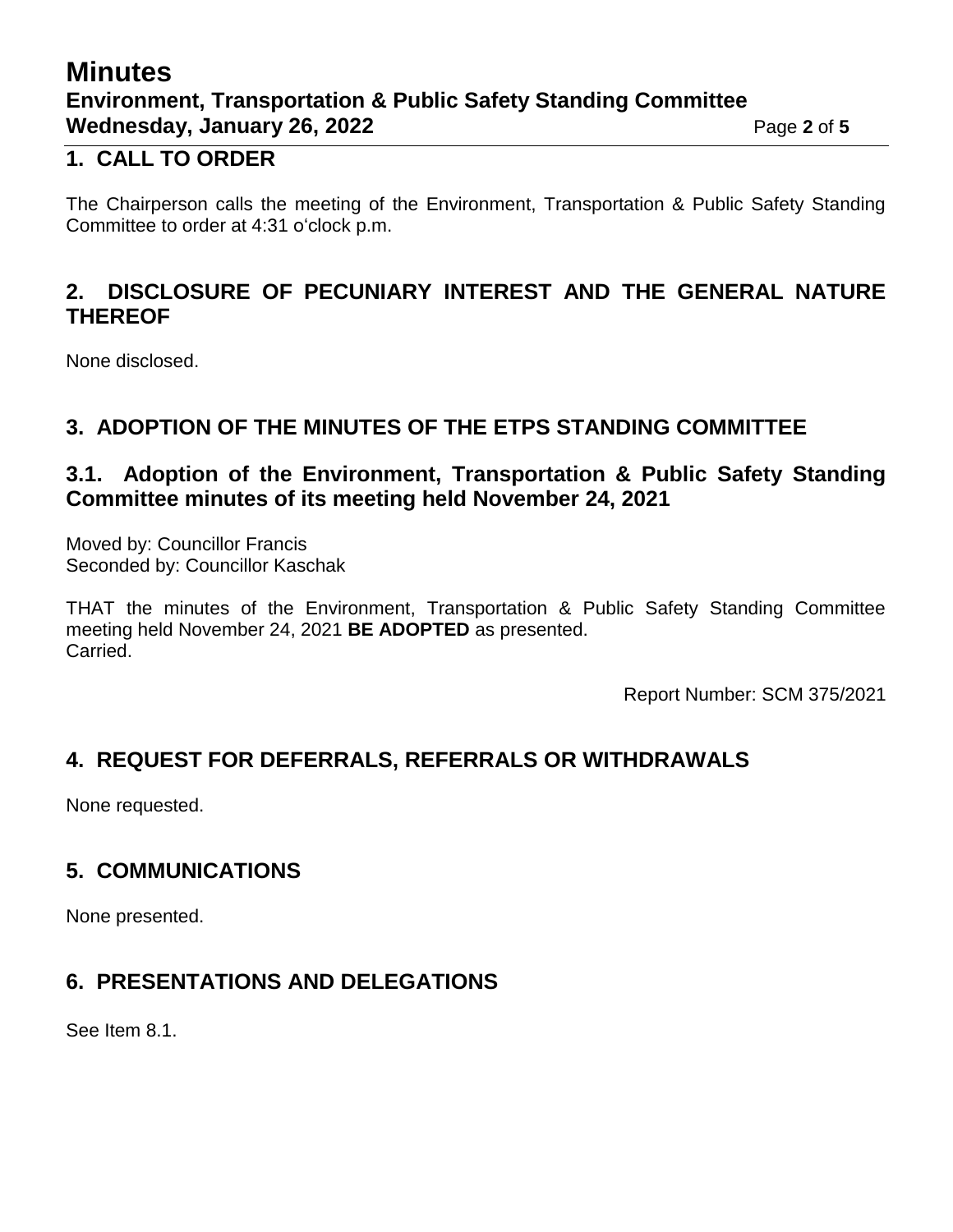# **Minutes**

## **7. COMMITTEE MATTERS**

### **7.1. Minutes of the Windsor Essex County Environment Committee of its meeting held November 18, 2021**

Moved by: Councillor Francis Seconded by: Councillor McKenzie

Decision Number: **ETPS 876** THAT the minutes of the Windsor Essex County Environment Committee of its meeting held November 18, 2021 **BE RECEIVED**. Carried.

> Report Number: SCM 400/2021 Clerk's File: MB2021

### **7.2. Minutes of the Transit Windsor Advisory Committee of its meeting held November 30, 2021**

Moved by: Councillor Francis Seconded by: Councillor McKenzie

Decision Number: **ETPS 877** THAT the minutes of the Transit Windsor Advisory Committee of its meeting held November 30, 2021 **BE RECEIVED**. Carried.

> Report Number: SCM 2/2022 Clerk's File: MB2021

## **7.3. Essex Region Conservation Authority 2022 Fee Schedule**

Moved by: Councillor Francis Seconded by: Councillor McKenzie

Decision Number: **ETPS 878** THAT the Essex Region Conservation Authority 2022 Fee Schedule **BE RECEIVED**. Carried.

> Report Number: SCM 12/2022 Clerk's File: GP2022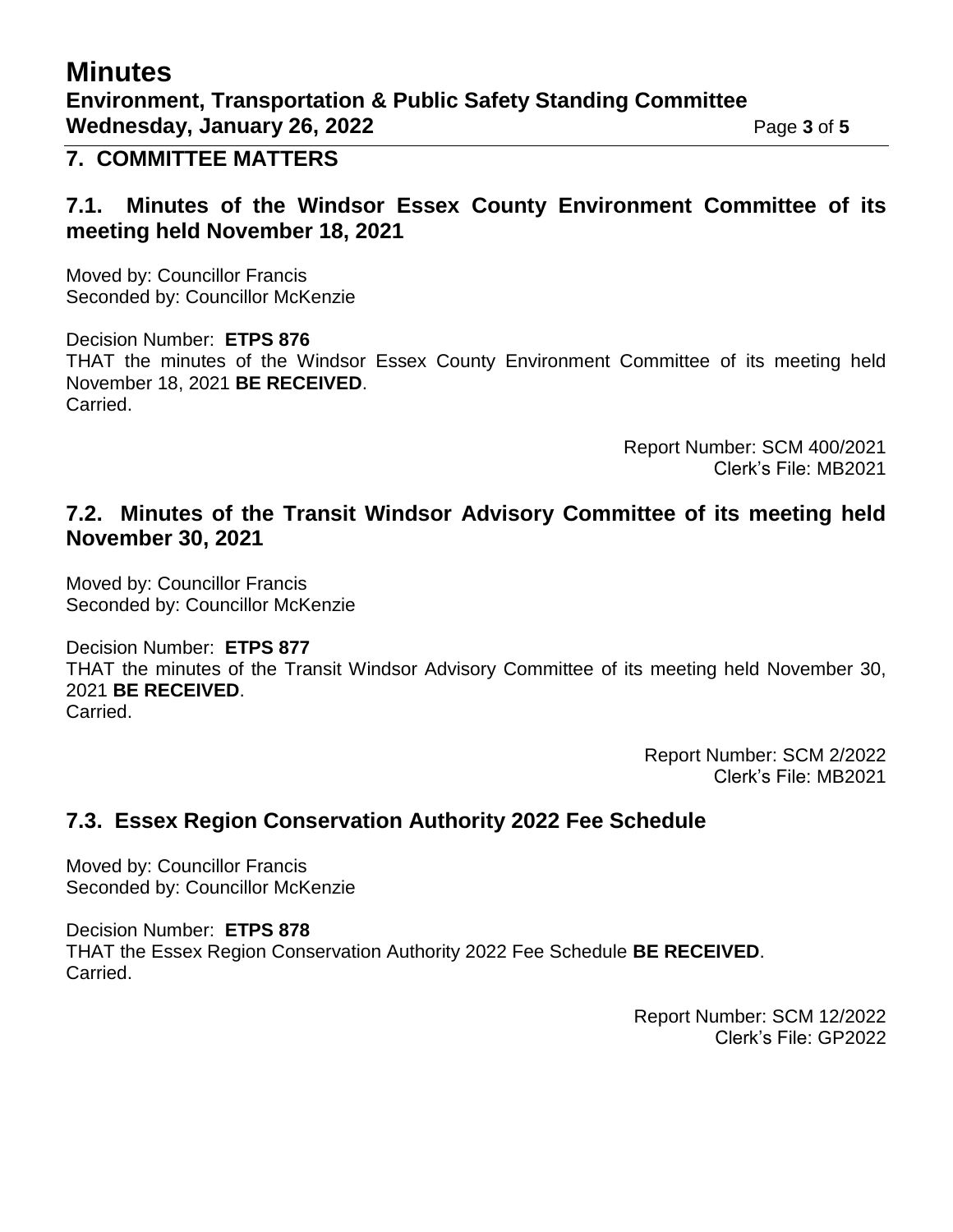# **Minutes Environment, Transportation & Public Safety Standing Committee Wednesday, January 26, 2022** Page 4 of 5

#### **8. ADMINISTRATIVE ITEMS**

#### **8.1. Request for Funding | Sewer, Pavement, and Watermain Rehabilitation on Arthur Road from Ontario Street South to Via Rail Tracks**

#### **Mark McCloskey, Engineer for Dior Homes**

Mark McCloskey, Engineer for Dior Homes, appears before the Environment, Transportation & Public Safety Standing Committee regarding the administrative report, "Request for Funding | Sewer, Pavement, and Watermain Rehabilitation on Arthur Road from Ontario Street South to Via Rail Tracks" and is available for questions.

Councillor Kaschak asks when the construction is anticipated to begin should Council provide approval. Mr. McCloskey indicates that they hope to have the drawings completed and tendered late April or early May and then construction to begin shortly thereafter with an anticipated completion date of late August.

Moved by: Councillor Kaschak Seconded by: Councillor McKenzie

Decision Number: **ETPS 879**

- 1. THAT Council **APPROVE** a total project budget in the amount of \$1,135,745, (including applicable taxes) and estimated recoveries of \$341,620 for sewer, watermain, and pavement rehabilitation on Arthur Road, from Ontario Street South to the Via Rail Tracks; and,
- 2. THAT Council **APPROVE** the transfer of funds to a new project, required to fund the City share estimated at \$794,125, as follows:
	- a. \$684,125 from Project 7035119 (New Infrastructure Development)
	- b. \$110,000 from Project 7143003 (Ouellette Avenue Streetscape Phase 6) and to close this project; and,
- 3. THAT subject to the results of the tender falling within the approved budget, the Chief Administrative Officer and City Clerk **BE AUTHORIZED** to sign a contract with the low bidder satisfactory in form to the Commissioner of Legal & Legislative Services; in financial content to the Chief Financial Officer and City Treasurer; and in technical content to the Commissioner of Infrastructure; and,
- 4. THAT the CAO and City Clerk **BE AUTHORIZED** to execute a Servicing Agreement with 1318805 Ontario Limited for the proportionate share of infrastructure identified under Recommendation 1 needed to service MB #'s 909 to 957 Arthur Road, satisfactory in form to the Commissioner of Legal & Legislative Services and in content to the Commissioner of Infrastructure Services in accordance with the following terms: